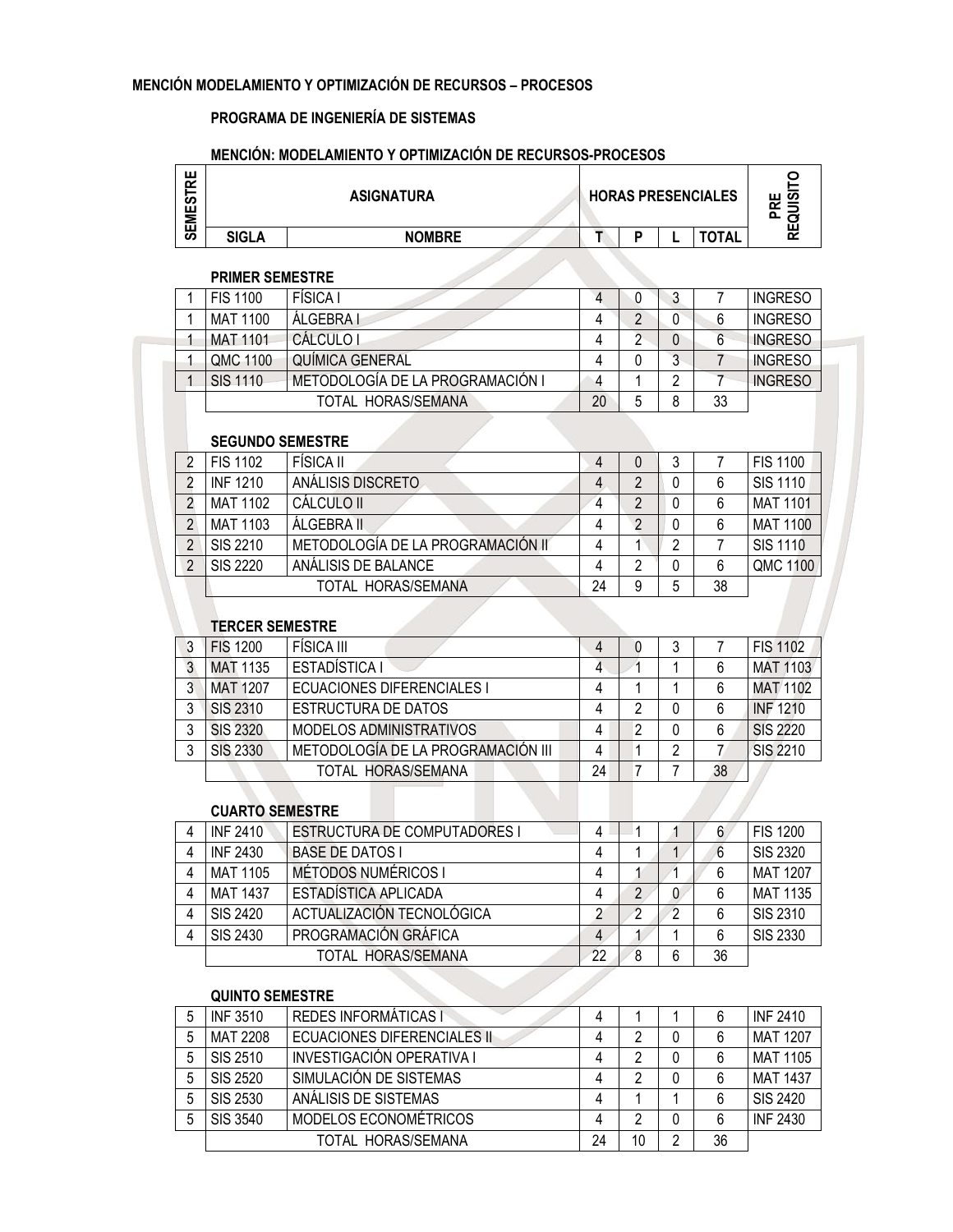### SEXTO SEMESTRE

| 6 | <b>IND 2202</b>   | INGENIERÍA DE MÉTODOS                         |    | 0 | 2 |    | <b>SIS 2510</b> |
|---|-------------------|-----------------------------------------------|----|---|---|----|-----------------|
| 6 | SIS 2610          | INVESTIGACIÓN OPERATIVA II                    |    |   |   | 6  | SIS 2510        |
| 6 | SIS 3620          | <b>INGENIERÍA DE SISTEMAS I</b>               |    |   | 0 | 6  | SIS 2530        |
| 6 | SIS 3630          | <b>DINÁMICA DE SISTEMAS I</b>                 | 4  |   |   | 6  | <b>SIS 2520</b> |
| 6 | SIS 3640          | PLANIFICACIÓN Y CONTROL DE LA<br>PRODUCCIÓN I | 4  | っ |   | հ  | SIS 3540        |
| 6 | ELEC <sub>1</sub> | <b>ELECTIVA 1</b>                             |    |   |   | 6  |                 |
|   |                   | TOTAL HORAS/SEMANA                            | 24 | 9 | 3 | 36 |                 |

### SÉPTIMO SEMESTRE

| <b>SIS 2740</b> | PROYECTOS DE INGENIERÍA DE SISTEMAS                   |    |    | U | 6  | SIS 3640        |
|-----------------|-------------------------------------------------------|----|----|---|----|-----------------|
| <b>SIS 3720</b> | INGENIERÍA DE SISTEMAS II                             |    | ŋ  | 0 | 6  | <b>SIS 3620</b> |
| <b>SIS 3730</b> | EVALUACIÓN DE SISTEMAS                                |    |    |   | 6  | <b>SIS 3630</b> |
| <b>SIS 3753</b> | INVESTIGACIÓN OPERATIVA III                           |    | ኅ  | 0 | 6  | SIS 2610        |
| SIS 3763        | PLANIFICACIÓN Y CONTROL DE LA<br><b>PRODUCCIÓN II</b> |    | ∩  |   | 6  | SIS 3640        |
| SIS 4710        | METODOLOGÍA DE LA INVESTIGACIÓN                       |    |    | 0 | 6  | SIS 2610        |
|                 | TOTAL HORAS/SEMANA                                    | 24 | 12 | 0 | 36 |                 |

## OCTAVO SEMESTRE

|   | SIS 2820        | <b>GESTION DE PROYECTOS</b> |    |  |    | SIS 2740        |
|---|-----------------|-----------------------------|----|--|----|-----------------|
| 8 | SIS 2830        | <b>GESTION DE CALIDAD</b>   |    |  |    | <b>SIS 3720</b> |
|   | SIS 3810        | TALLER DE GRADUACIÓN I      |    |  |    | SIS 4710        |
|   | <b>SIS 3843</b> | INVESTIGACIÓN OPERATIVA IV  |    |  |    | SIS 3753        |
|   | $F$ FC 2        | ELECTIVA <sub>2</sub>       |    |  |    |                 |
|   |                 | TOTAL HORAS/SEMANA          | 20 |  | דר |                 |
|   |                 |                             |    |  |    |                 |

## NOVENO SEMESTRE

| <b>ELT 3890</b> | AUTOMÁTICA I              |    |   | 2 |    | <b>SIS 3843</b> |
|-----------------|---------------------------|----|---|---|----|-----------------|
| <b>SIS 3910</b> | TALLER DE GRADUACIÓN II   |    | 0 |   |    | <b>SIS 3810</b> |
| <b>SIS 3930</b> | AUDITORÍA DE SISTEMAS     |    |   |   |    | <b>SIS 2830</b> |
| <b>SIS 4920</b> | PRÁCTICAS EN LA INDUSTRIA |    | າ | 0 |    | <b>SIS 2820</b> |
| <b>SIS 4940</b> | <b>REALIDAD NACIONAL</b>  |    |   |   | າ  | <b>SIS 2830</b> |
|                 | TOTAL HORAS/SEMANA        | 14 | 3 | າ | 20 |                 |
|                 |                           |    |   |   |    |                 |

# DÉCIMO SEMESTRE

|    | <b>DÉCIMO SEMESTRE</b> |                    |  |  |          |
|----|------------------------|--------------------|--|--|----------|
| 10 | SIS 5100               | <b>GRADUACIÓN</b>  |  |  | SIS 3910 |
|    |                        | TOTAL HORAS/SEMANA |  |  |          |

### TOTAL PROGRAMA

| TOTAL PROGRAMA HORAS/SEMANA | 98   | 70   | 34  | 302  |
|-----------------------------|------|------|-----|------|
| TOTAL<br>PROGRAMA           | 3960 | 1400 | 680 | 6040 |